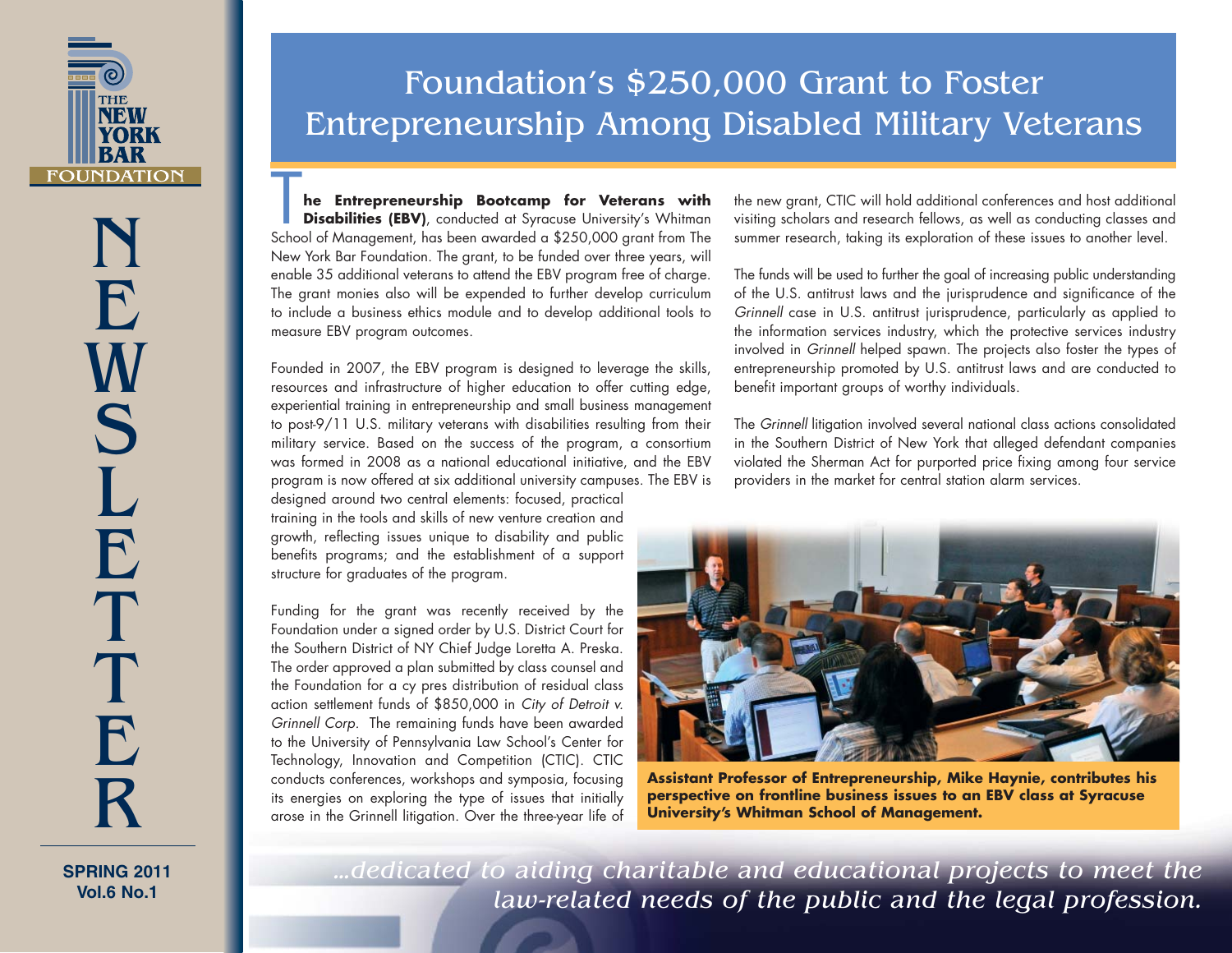# Message from the President

**hat an exciting year already** for The New York Bar Foundation. Recently, our Board of Directors awarded 69 grants to nonprofits, agencies and bar associations from the far corners of the state in Buffalo all the way down to the five boroughs of New York City. The purposes of the grants span law-related issues that are affecting people in every community where we live, work and play.



Richardson

You should be pleased to know that the dollars you contribute to the Foundation are making a difference in the lives of many, including the elderly who suffer at

the hands of abusers, children in foster care, people on the brink of losing their homes to foreclosure, and adults and children living with HIV/AIDS, to name a few. In addition to the grants described on page one, the Foundation has awarded \$572,452 in grants to four organizations in New York City and to the New York State Bar Association to continue education programs that relate to tenant blacklisting and screening.

As indicated on page seven, six well-respected attorneys will be joining our Board of Directors in June. We look forward to welcoming them and are anxious to have them working on your Foundation's activities. But we have miles to go before our work is finished, and we can not do it without your help and support. So please continue to be generous to The New York Bar Foundation as we strive to assist as many people as possible with their law-related needs.

M. Catherine Richardson

#### STEPS to End Family Violence to Conduct Joan L. Ellenbogen Memorial Fellowship

S**TEPS to End Family Violence**, a program of Edwin Gould Services for Children and Families, plans to use a Foundation grant to provide the *Joan L. Ellenbogen Memorial Fellowship* to a law student during the 2011 academic fall semester. The grant will be used to augment the access to justice for victims of dating and domestic

violence throughout New York City, particularly those adults and children from marginalized and underserved communities in East Harlem and South Bronx.

STEPS plans to train the fellow in how to handle a matrimonial case, including conducting a client interview, performing legal research, drafting matrimonial documents and filing them in Supreme Court. Where



needed, the fellow will refer clients to in-house attorneys for assistance with family law and immigration matters. The fellow will be selected by the organization.

The goal of the fellowship is to encourage lawyers and students in the practice of matrimonial law so that individuals will have access to representation and a greater understanding of their rights in matters relating to matrimonial and family law in New York State.

From 1979 when the law firm of Ellenbogen & Goldstein, P.C., New York City, was founded with Marcia C. Goldstein, until her death in 2001, Joan Ellenbogen practiced matrimonial and family law. This fellowship was made possible because of generous gifts to the Foundation.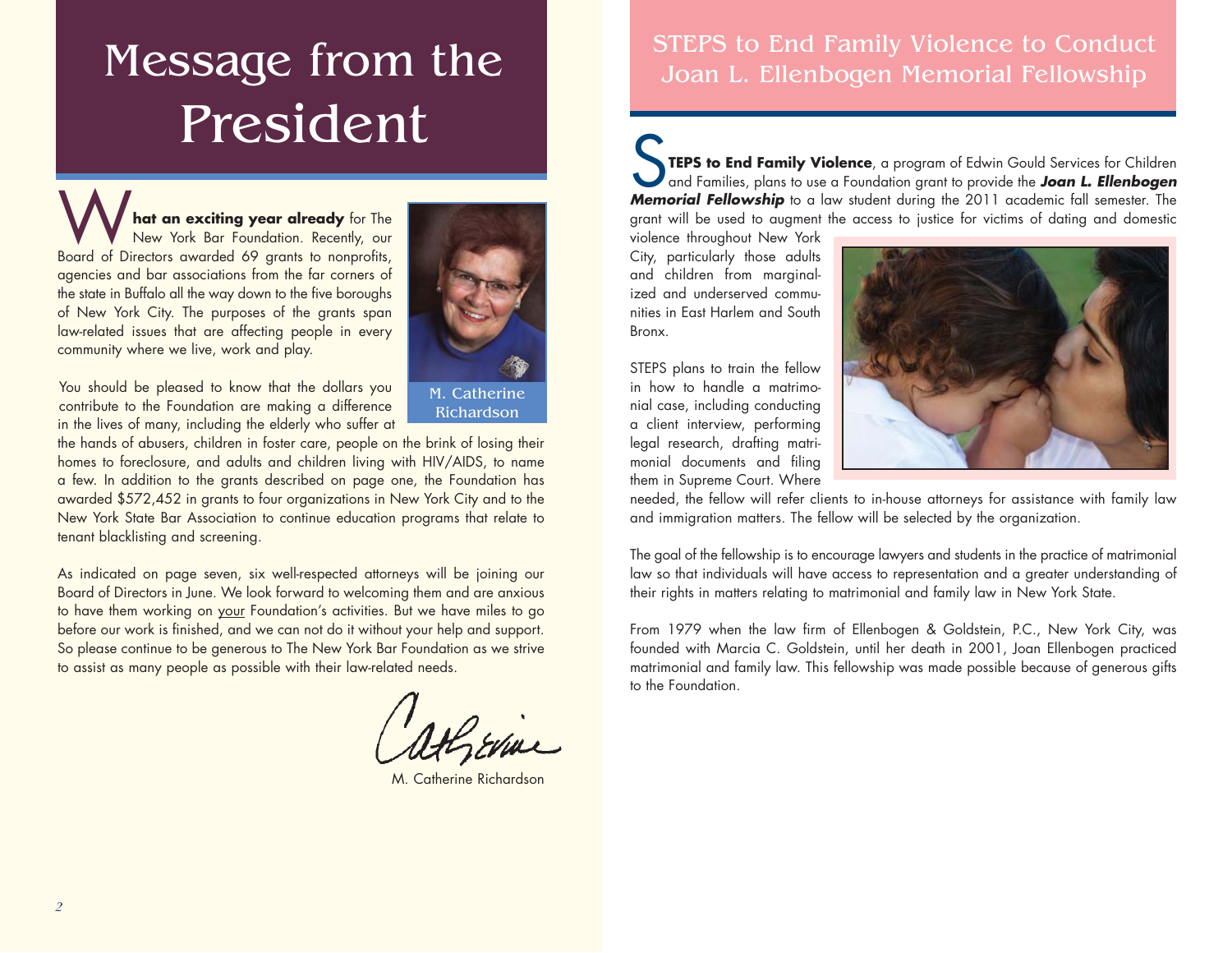### Immigrants and Migrant Workers Helped Through Our Grants

#### **Youth in Foster Care Learn of their Immigration Rights**

A Foundation grant to Lawyers for Children (LFC) has been put to work to help children in foster care who are eligible for special immigrant juvenile status to obtain green cards. The children come from all five boroughs of New York City and are in foster care due to abuse, neglect or abandonment. Through the Immigration Rights Project for Youth in Foster Care, LFC will screen approximately 3,000 children in foster care this year to determine their immigration status.

Undocumented children, assessed for special immigrant juvenile status (SIJS), will have the requisite special findings order filed and obtained from Family Court. For children without immigration representation, LFC prepares and files the subsequent SIJS applications with the U.S. Citizenship and Immigration Services, which includes obtaining the required documents from the foster care agency. LFC files applications to replace expired or missing green cards and refers children eligible to become a U.S. citizen to organizations that assist with naturalization.



#### **Farm workers to Receive Legal Rights Information**

The backbone of New York's agricultural industry is migrant and seasonal farm workers, the majority of whom are people of color with the largest single sub-group being Latino. In most instances, farm workers are Spanish-speaking, with limited literacy and ability to speak English, and are unaware of labor laws.

Farmworker Legal Services of New York, Rochester, is applying its grant funding to update and print materials, in English and Spanish, about farm workers' legal rights.

With more than 100,000 workers employed in the agricultural industry, Farmworker's outreach activities are conducted statewide (except New York City and Long Island) with concentrated efforts in western New York and the Hudson Valley.

#### **People living with HIV/AIDS to Have Free Legal Services**

In the population of mostly single men and women living with HIV and AIDS, the need for advice, counsel and legal representation in the areas of immigration and housing is profound. GMHC, New York, expects to handle more than 1,800 cases in this year alone.

With financial support provided through a Foundation grant, two lawyers are now able to address immigration issues by preparing and submitting petitions (including family-based petitions), asylum applications, applications for citizenship, requests for deferred action, applications for HIV waivers and Violence Against Women Act (VAWA) applications. Additionally, clients will be represented in deportation hearings. In landlord-tenant matters, they will help the client to gain an understanding of the relevant law, prepare answers to landlord petitions, prepare appropriate motions (including Order to Show Cause), and represent

clients at trial.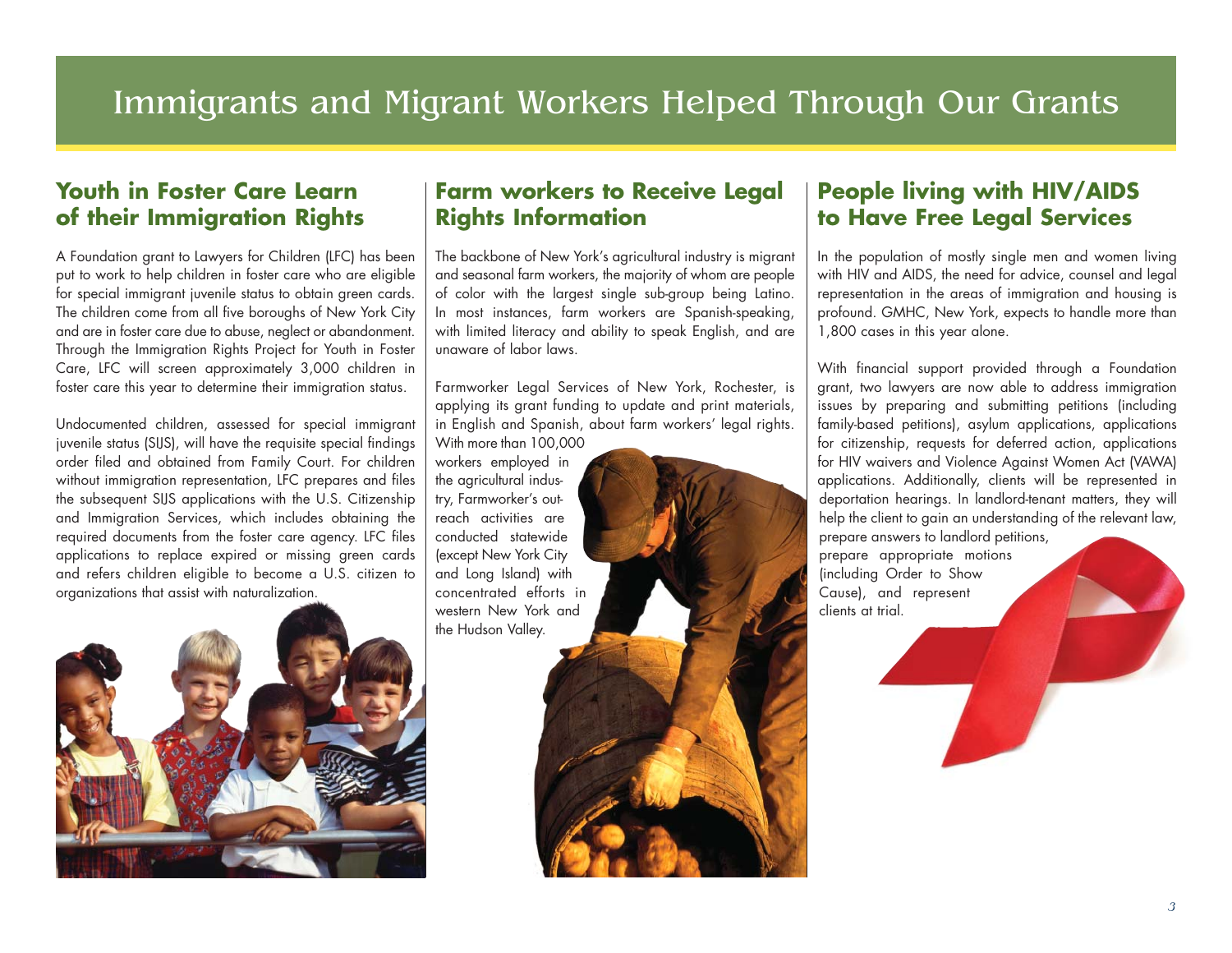### State Bar's Trusts and Estates Law Section Contributes \$10,000 to Establish Law Student Fellowships

**he Trusts and Estates Law Section** of the New York State Bar Association has contributed \$10,000 to the Foundation to establish fellowships for second-year law students. Two fellowships of \$5,000 each will be awarded to second-year law students enrolled in law schools in New York State.

This year's ten-week fellowships will take place during the summer months. One fellow will work in the Chambers of the Honorable Barbara Howe, Surrogate, Erie County Surrogate's Court in Buffalo, and one fellow will work in the Chambers of the Honorable John M. Czygier, Jr., Surrogate, Suffolk County Surrogate's Court in Riverhead. (See next page for details about this year's winners.)

The fellowship program will provide students with an opportunity to experience trusts and estates law practice. The ultimate goal of the fellowship is to create a network and forge relationships among trusts and estates law attorneys throughout the State of New York.

Each fellow will be a guest member of the State Bar's Trusts and Estates Law Section for one year starting with the award of the fellowship. Additionally, they will be invited to attend Executive Committee meetings of the Section during the summer fellowship.

#### **9 Grants to Fund Projects Focused on New York's Teens**

been emerging as the fastest growing juvenile intervention programs in the country. They are specifically designed to help those who have

Thanks to your generous gifts to the Foundation for *The Judith S. Kaye Youth Court Fund*, nine grants have been awarded this year to support youth-related activities. Youth courts in Bethlehem, Warren County, Livingston County, Staten Island, Huntington, Ontario County, and Rochester have received funding from the Foundation. In addition, two grants to the Center for Court Innovation, New York, are providing funding to assist in developing a model opera-Hon. Judith S. Kayetions manual for youth courts in New York State

and to conduct research and analysis about juvenile crime in Brownsville, Brooklyn.

The Fund was renamed in 2009 to honor retired Chief Judge of the New York Court of Appeals, Judith S. Kaye, and to serve as a tribute to her commitment to the youth of New York State. Youth courts seek to improve juvenile



committed offenses no more serious than a misdemeanor through early intervention and education.

To help continue our support for youth court programs, please

justice outcomes through an alternative to make a contribution to the Foundation for The Judith the criminal justice system for community S. Kaye Youth Court Fund. Mail your check in the youth and have

enclosed envelope, made payable to The New York Bar Foundation, and indicate it is for 'The Judith S. Kaye Youth Court Fund'. Or you may make your donation online at www.tnybf.org. Donations to the Foundation are taxdeductible as a charitable contribution, as permitted by law.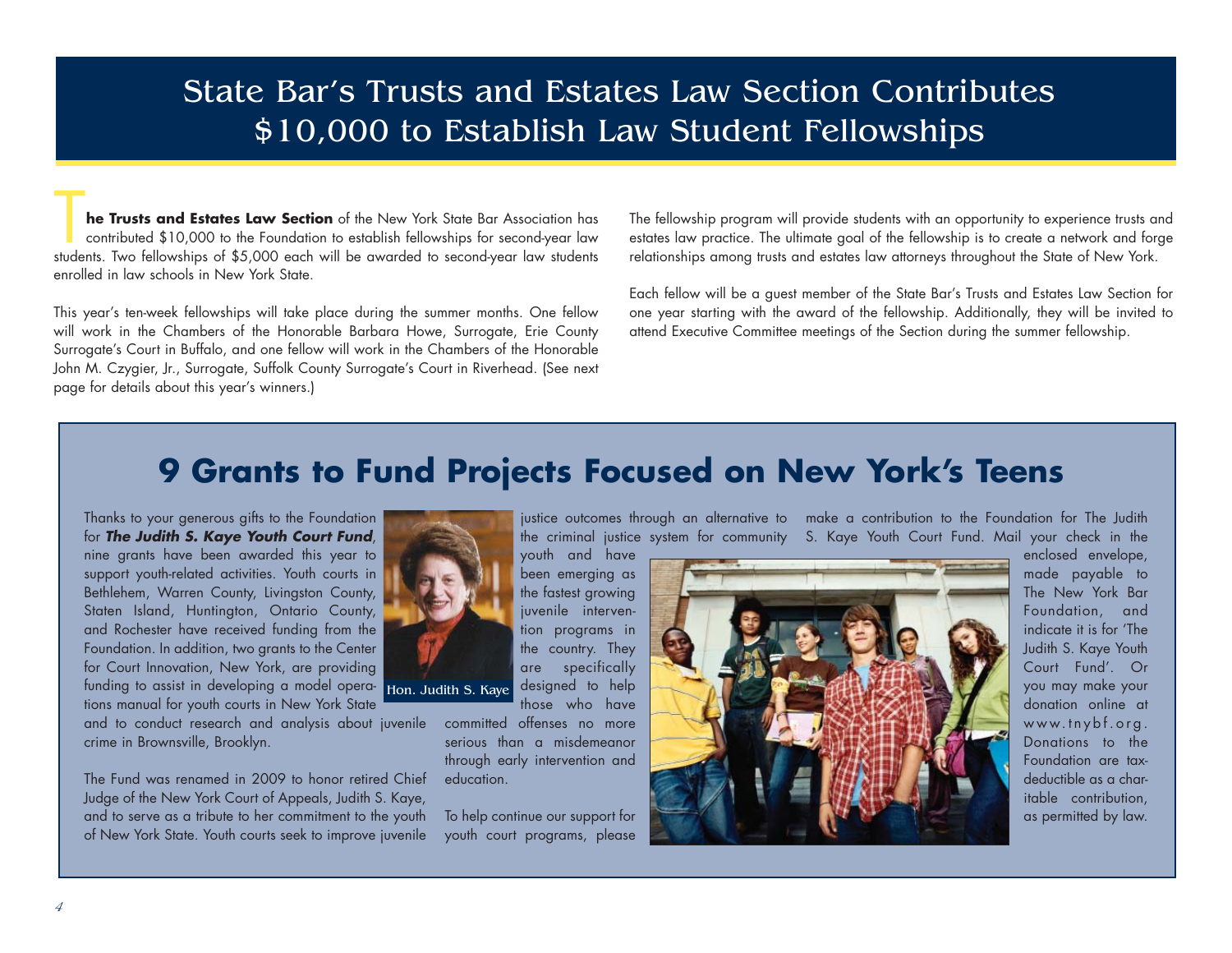### Law Students to Gain Legal Experience from Summer Fellowships

New York City residents **Mariel S. Fernandez**, a student at Columbia Law School, and **Danielle D. May**, a student at Fordham University School of Law, are the 2011 recipients of The New York Bar Foundation's Commercial and Federal Litigation Section Minority Fellowships.

As the winners of \$6,000 fellowships, Ms. Fernandez will work this summer in the chambers of Acting Justice O. Peter Sherwood, and Ms. May will work in the chambers of Justice Barbara R. Kapnick in the New York State Supreme Court, New York County, Commercial Division.

Ms. Fernandez is the Hamilton Fellow and Wien Scholar at Columbia Law. She is a member of the European Union Law Moot Court Team. She earned a B.A. in International Studies from the University of Chicago, where she was a University Scholar.

Ms. May earned a B.A. in Spanish at Florida State University *magna cum laude* and also pursued studies in Panama. She is involved in the Domestic Violence Action Center, Courtroom Advocacy Project.

The Fellowship recipients were honored at an awards ceremony at Lincoln Center in New York City on April 14th.



**Left to Right, Michael M. Martin, Dean of Fordham Law School; Justice Barbara R. Kapnick; Danielle D. May; Foundation Board Director Kay Crawford Murray; Mariel S. Fernandez; Judge O. Peter Sherwood and then NY State Bar President Stephen P. Younger**



*2011 Trusts and Estates Law Section Fellowsi F ll*

**Claire H. Fortin of Amherst**, a student at University at Buffalo Law School, and **Lauren L. Morales of Melville**, a student at Touro College Jacob D. Fuchsberg Law Center, are the first recipients of The New York Bar Foundation's Trusts and Estates Law Section Fellowships.

As the winners of \$5,000 fellowships, Ms. Fortin will work this summer in the chambers of Erie County Surrogate Judge Barbara Howe in Buffalo and Ms. Morales will work in the chambers of Suffolk County Surrogate Judge John M. Czygier, Jr. in Riverhead.

Ms. Fortin, a *magna cum laude* graduate of the State University of New York at Albany, expects to graduate from the University at Buffalo Law School in May 2012.

She is the executive editor of the *Buffalo Public Interest Law Journal*, <sup>a</sup> member of the Buffalo Public Interest Law and Alternative Dispute Resolution Programs, and a participant in the Advocacy in Mediation Competition. Lauren Morales Competition. | Daniel G. Agius, Jr.

> Ms. Morales, a Boston College alumna, expects

to graduate from Touro Law in May 2012. She is an associate editor of *Touro Law Review* and student co-director of the Legal Education Access Program. She previously was a judicial extern for the U.S. District Judge Leonard Wexler of the Eastern District of New York, Central Islip.

*"The Trusts and Estates Law Section is proud to provide funding for these exceptional fellowships," said Section Chair Elizabeth A. Hartnett of Syracuse (Mackenzie Hughes). "We hope Claire Fortin and Lauren Morales will gain professional skills and competencies that will help them shape and attain their professional goals."* 



*2011 Hon. Charles L. Brieant, Jr. Fellow*

New York City resident **Daniel G.**  Agius, Jr., a student at Fordham Law, is the 2011 recipient of The New York Bar Foundation's Honorable Charles L. Brieant, Jr. Fellowship.

Judge Loretta A. Preska, Chief United States District Court Judge for the Southern District of New York, selected Agius to serve as a judicial intern during this summer. A \$5,000 award will be applied to his law school tuition.

*"We are delighted to name Mr. Agius the Hon. Charles L. Brieant, Jr. Fellow, and I am pleased at the prospect of working with him this summer," said Judge Preska. "This fellowship provides a wonderful opportunity to honor the* 

*CONTINUED ON PAGE 6*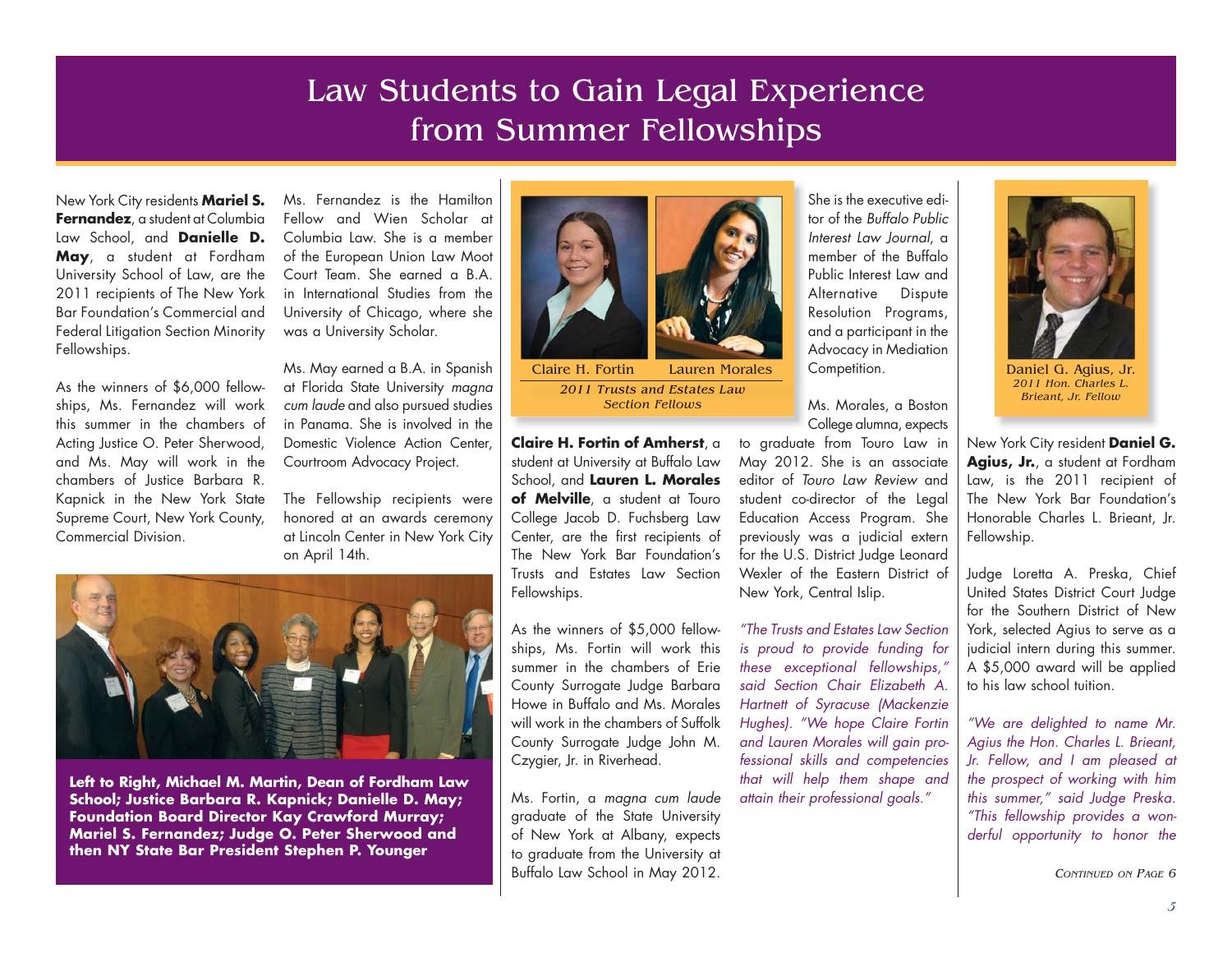#### Donors, You are Invited to Join The New York Bar Foundation Legacy Society

**id you know** you can join The New York Bar Foundation Legacy Society with a designated bequest to the Foundation of at least \$1,000 in your will? 35 loyal donors to the Foundation have already made arrangements to leave a planned gift to help sustain our important grantmaking program long after they are gone. You, too, can do the same.

The purpose of the Society is to recognize those individuals who have remembered The New York Bar Foundation in their estate plan through a planned gift. Through your generosity, the Foundation will be well-equipped to meet the law-related needs of our communities for generations to come.

You may become a member of the Legacy Society by completing a simple one-page form to indicate you have named the Foundation a beneficiary in your will, retirement plan, life insurance policy or estate plan. Please call Rosanne Van Heertum, Foundation Director of Development, at 518.487.5650 to request a form or to further discuss your plans.

**The deadline to submit a grant proposal to the Foundation is OCTOBER 1. You may access a grant application and guidelines on the Foundation's website at www.tnybf.org.** 

**Please make a charitable contribution of \$25 or more to The New York Bar Foundation when you renew your NYSBA membership. You can include the amount of your gift when you add up your total owed to complete your dues renewal form.** 

DANIEL G. AGIUS, CONTINUED FROM PAGE 5

*memory of Judge Brieant, and I am certain that Mr. Agius will pursue the fellowship with enthusiasm while learning to appreciate Judge Brieant's spirit of justice and deep sense of fairness, honesty and independence."*

Agius earned a B.S. in Mechanical Engineering from Georgia Institute of Technology, where he was involved in the mock trial program and received a pre-law certificate. He is an Eagle Scout and a member of Fordham's Dispute Resolution Society.

The fellowship has been established to commemorate Judge Charles L. Brieant, Jr.'s dedication to public service and the federal courts. He served on the United States District Court for the Southern District of New York for 37 years, including seven years as Chief Judge. He died in 2008. His former law clerks and judicial interns spearheaded the creation of the fellowship



**Foundation Vice President John J. Kenney (second from left) recently presented a grant award to the Partnership for the Homeless in New York City. Accepting on behalf of the Partnership are Catherine Carpentieri, Vice President of Development & Communication, Arnold S. Cohen, CEO & President, and Scott Cotenoff, Sr. Vice President of Programs. The grant will support legal advocacy services for individuals and families who are homeless or at risk of becoming homeless in New York City.**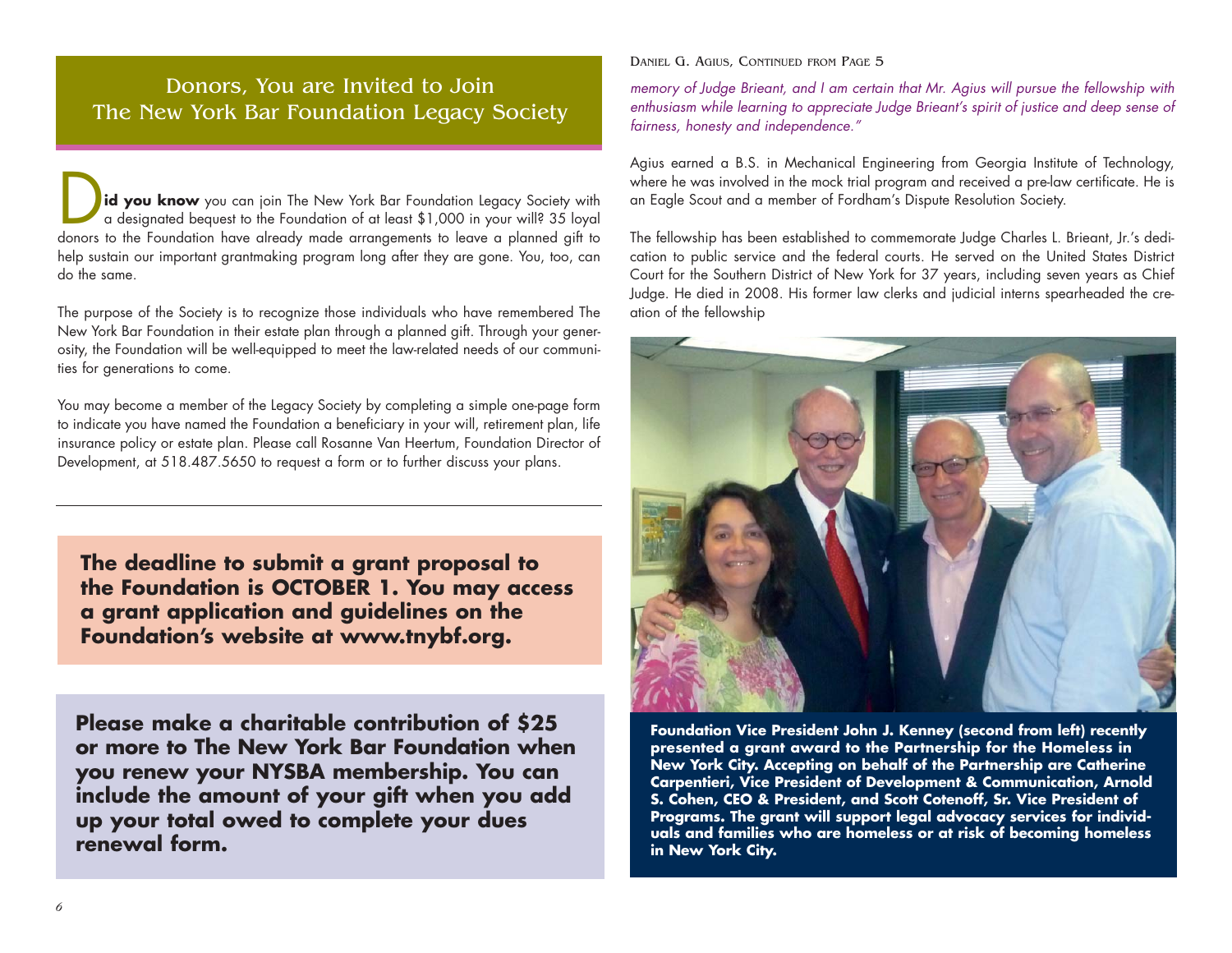### New Board Members Named



**Marion Hancock Fish**Partner, Hancock Estabrook, Syracuse



**Sheila A. Gaddis**Executive Director, Volunteer Legal Services Project of Monroe County, Rochester; Partner, Hiscock & Barclay, Rochester



**Michael E. Getnick**Partner, Getnick Livingston Atkinson & Priore, Utica; Of Counsel, Getnick and Getnick, New York



**Joseph V. McCarthy** Partner, Roach, Brown, McCarthy & Gruber, Buffalo



**Martin Minkowitz**Partner, Stroock & Stroock & Lavan, New York



**Patrick C. O'Reilly** Managing Partner, Lipsitz Green Scime Cambria, Buffalo



### **Hon. Richard J. Bartlett Receives Foundation's Lifetime Achievement Award**

During the Fellows' Annual Dinner at the Harmonie Club in New York City, the Foundation conferred its Lifetime Achievement Award on past president of the Foundation, Hon. Richard J. Bartlett of Glens Falls.

Judge Bartlett's distinguished legal career as a judge, lawyer, legislator and educator has spanned more than 60 years. He is a principal (retired) at Bartlett, Pontiff, Stewart & Rhodes PC, Glens Falls and previously served as a state Supreme Court justice. He was the first Chief Administrative Judge of New York and a former dean and professor of law of Albany Law School of Union University.

The Lifetime Achievement Award honors former officers or directors of the Foundation who, due to term limits, are no longer able to serve in that capacity, or who, prior to the establishment of term limits, served a minimum of 10 years as an officer or director of the Foundation. The honoree's service and leadership (as officer or director) must have significantly advanced the purposes of the Foundation. In addition, the honoree's service as an officer or director and reputation as a lawyer and bar leader must have brought significant recognition and acclaim to the Foundation.